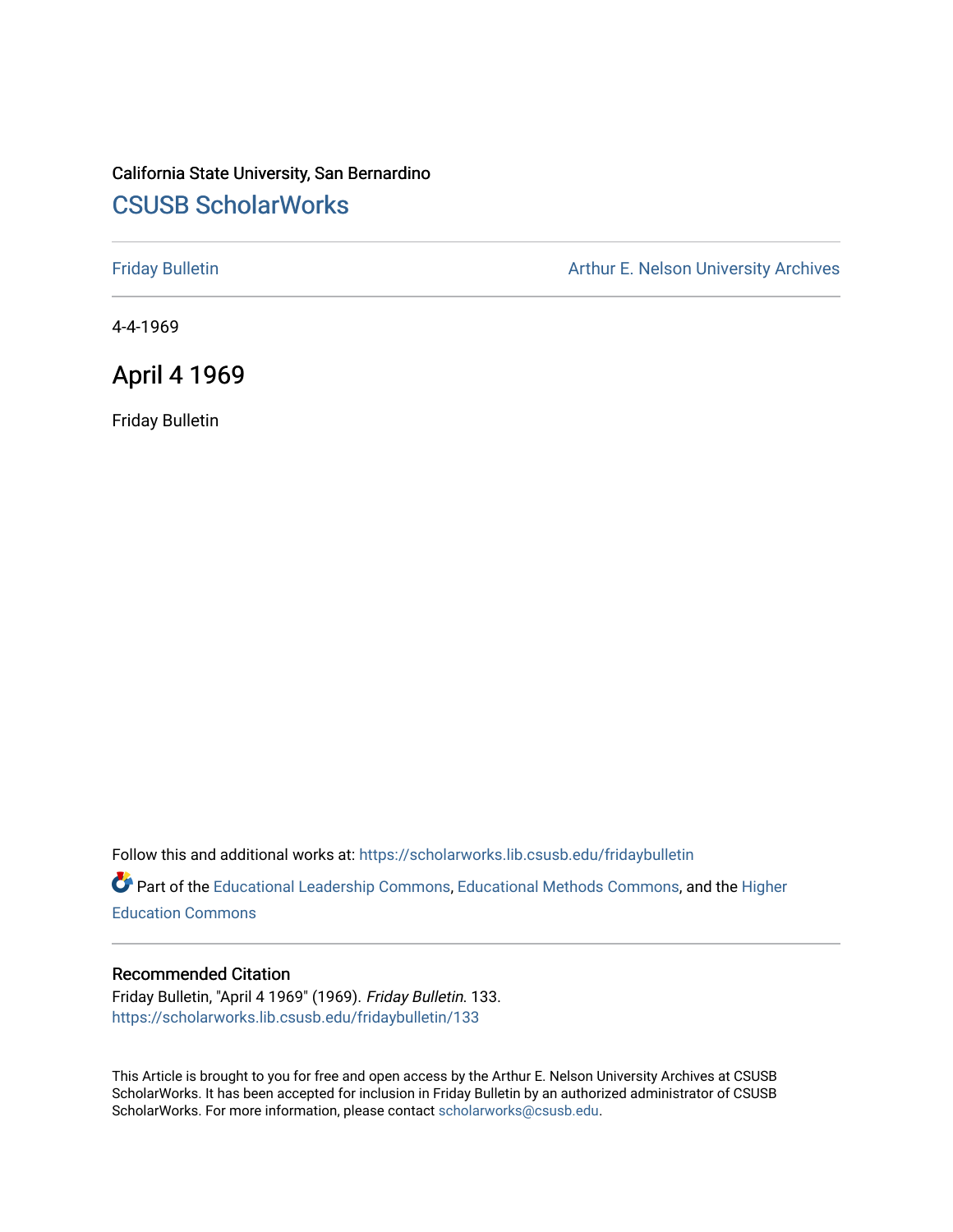**11** 

# **CALIFORNIA STATE COLLEGE, SAN BERNARDINO**

# **The BULLETIN April 4, 1969**

 $\bm{x}$  , and  $\bm{y}$  is the  $\bm{y}$  in the  $\bm{y}$  in the  $\bm{y}$  -  $\bm{y}$  is the  $\bm{y}$  -  $\bm{y}$ 

;!

**REGISTRATION JUMPS More students registered for the Spring Term TO ALL-TIME HIGH than at any time in CSCSB history.** 

**Total registration reached 1,330, up five from the Fall Term. Normally there is a spring slump in college registrations; CSCSB had experienced a 10 per cent decline in Fall vs. Spring Term registration a year ago.** 

**The Full Time Equivalent (FTE) figures also improved. This term there are 1157.6 FTE, compared to 1152,2 last fall. A year**  ago, CSCSB had 918 students and 794.5 FTE. The new figures represent an approximate 45 per cent increase over a year ago.

*•kHeie I* 

**COMPREHENSIVE EXAM The College-wide requirement concerning <sup>1</sup> REQUIREMENT CHANGED comprehensive exams was abolished recently by President Pfau, at a meeting of the Academic Council, on the recommendation of the Faculty Senate.** 

**Abolition of the College-wide requirement does not, however, remove comprehensive exams as a requirement of the disciplines. To do so will require a separate recommendation by each discipline.** 

**Vice President Scherba urges each discipline to deliberate as f soon as possible, and forward its recommendations to retain, abolish, ft or alter the comprehensive exam requirement to its division office, to minimize the inevitable confusion among students.** 

| CAPS AND GOWNS       | Faculty members and students who plan to partici- |  |
|----------------------|---------------------------------------------------|--|
| MAY BE ORDERED       | pate in commencement exercises may order their    |  |
| MONDAY, APRIL 28     | cap and gown at a discount price in the Bookstore |  |
| on Monday, April 28. |                                                   |  |

**Commencement will be at 8 p.m. Friday, June 13, in the Gymnasium, ' Students may order CSCSB rings and commencement announcements at a discount on Friday, April 11.** 

**NEW PARKING LOT Construction has begun on a new 60Q-space parking**  AND LANDSCAPING lot which will have an entrance at the inter-**PROJECTS READIED section of State College Parkway and North Park Blvd.** 

**Planned to match Lot No. 2 in design and landscaping, the \$106,000 . project, being constructed by American Asphalt Paving Co., will bring**  the total spaces on campus to 1,250, with its completion in August.

**(Continued on Page 4)**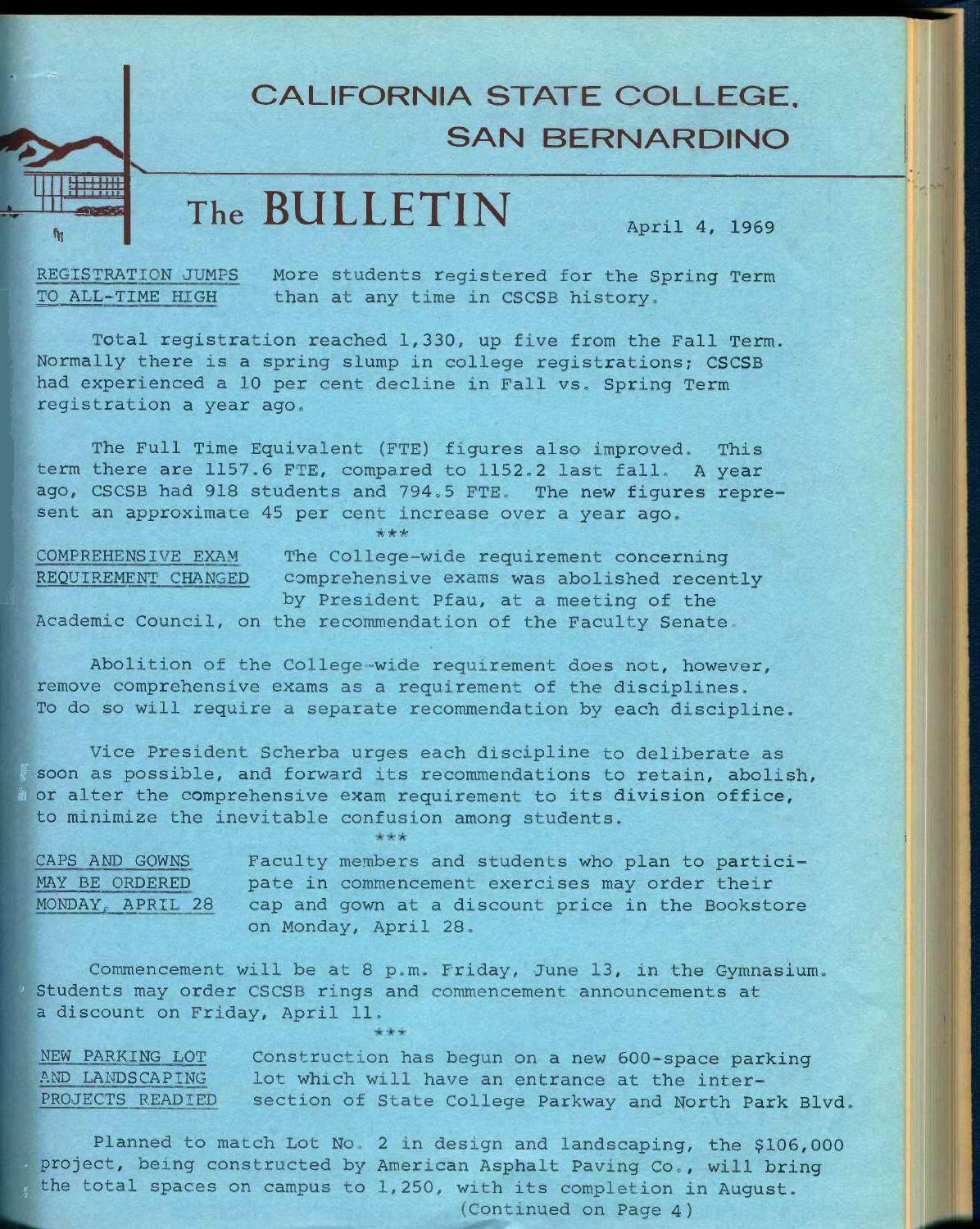**The College Switchboard and Information office serves as a clearinghouse for information about meetings and all College events. SWITCHBOARD SEEKS WORD OF CHANGES** 

**In the event that a change occurs resulting in cancellation, changes of time, room, or if the event has been scheduled too late to appear in the College Calendar, it would be helpful if the persons responsible for scheduling the event would notify the Switchboard.** 

**Unless the telephone operators have been given this information, it can be impossible to track down changes to the source.** 

**STAFF COUNCIL The Staff Council voted at its last meeting INVITES COMMENT to encourage all staff members to submit agenda items for action.** 

**Suggestions for the Staff Council should be given to council members Charles Byrd, John Cervantes, Mary Dye, Jody Evans, Jesse Rowe, Barbara Snell or Lyn Young,**  ^

| "KINETIC" FILMS RANGE | Tickets are still available to the showings |  |
|-----------------------|---------------------------------------------|--|
| FROM JULIE CHRISTIE   | of the collection of Film Festival films,   |  |
| TO DOCUMENTARIES      | "The Kinetic Art."                          |  |

**Julie Christie is one of the well-known faces appearing in the series of films which opens Friday, April 11, in PS Lecture Hall at 8 p.m. The collection, which will be shown on succeeding Fridays, April 25 and May 9, is taken from a dozen recent film festivals. Admission for the series is \$2.50 for CSCSB faculty, students and staff. Single admissions will be \$1.50 and \$1, if available.** 

\*\*\*

**NEW EMPLOYEES Last week's Bulletin contained an omission in the NEED TO WAIT item "College Personnel Can Take Courses." Staff TO TAKE COURSE employees are permitted to enroll in one course per term during their normal working hours, subject** 

to the stated regulations, plus the restriction that new employees **are not eligible. Full—time employees must be employed six months, ^ and part-time employees a year, before they are eligible to take a course during working hours.** 

**The Student Health Center has mumps and measles MUMPS. MEASLES vaccine available to faculty and staff at a nominal fee of \$2.50 each. Immunization may last a lifetime.**  *if; it*  **VACCINES READY** 

**ROOM RESERVERS NEED FOLLOW-UP**  All College personnel who reserve a room for use by **off-campus groups are encouraged to consult the College Relations office regarding parking, cafe-**

**2** 

**teria use, greeting of visitors, etc. Rooms are reserved through the Activities office. Requests for use by off-campus groups go through College Relations.**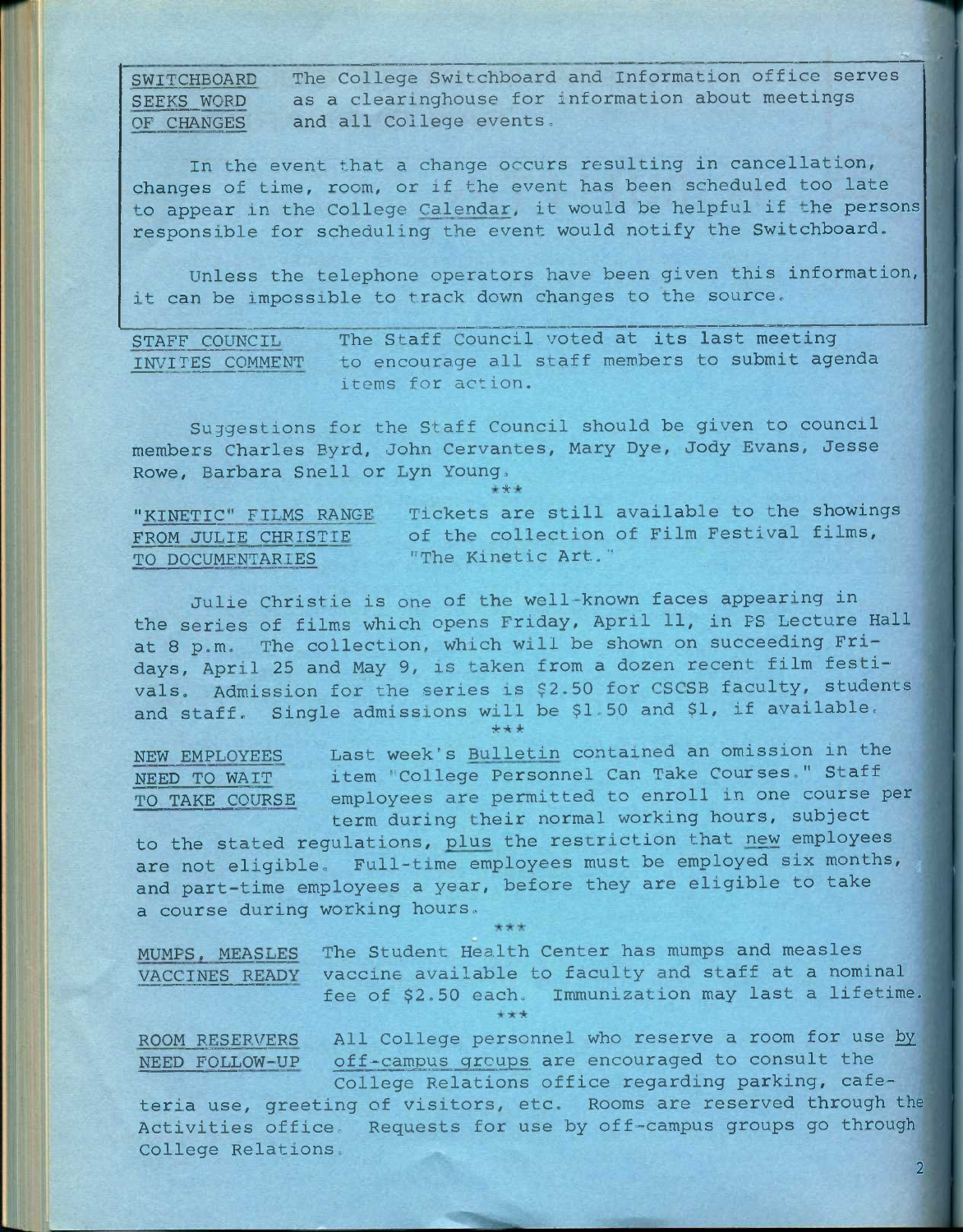**COLLEGE TO SPONSOR Approximately 300 high school and junior**  SECOND SCIENCE DAY college students from San Bernardino and **Riverside counties have been invited to attend the second annual Science Day at CSCSB, Saturday, April 12.**  \*\*\* **• REMINDERS . . . The Outdoors Club Campout will be at South Carlsbad State Beach (near San Diego), April 4, 5 and 6. Includes a visit to San Diego Zoo on Saturday and Scripps Institute on Sunday, For further details on transportation, etc., call P.E. Dept., Ext. 431. + . . A College Library tour will be offered on Wednesday, April 16, at 2:30 p.m. Anyone interested in learning more about the Library**  and its services is urged to attend. **+ ;• • Faculty Senate meeting will be held Tuesday, April 8,in PS-122**  at 2:30 p.m.  $\mathbf{I}$ ,  $\mathbf{I}$ ,  $\mathbf{I}$ ,  $\mathbf{I}$ ,  $\mathbf{I}$ ,  $\mathbf{I}$ ,  $\mathbf{I}$ ,  $\mathbf{I}$ ,  $\mathbf{I}$ ,  $\mathbf{I}$ ,  $\mathbf{I}$ ,  $\mathbf{I}$ ,  $\mathbf{I}$ ,  $\mathbf{I}$ ,  $\mathbf{I}$ ,  $\mathbf{I}$ ,  $\mathbf{I}$ ,  $\mathbf{I}$ ,  $\mathbf{I}$ ,  $\mathbf{I}$ ,  $\mathbf{I}$ ,  $\mathbf{I}$ , **; . . Friday, April 11, CSEA Region XII will hold a dinner meeting at Pomona Valley Inn. Reservations are \$5.00 each: 6:30 social hour; : dinner, 7:00 p.m. Joanna Fuller and Fred Cordova will take reservations.**  4- **. , The Physical Education Department is sponsoring a Karate Demonstration by Michael Gneck, a Black Belt Instructor, in the Gymnasium on Wednesday, April 9, at 2:30. All are welcome to attend. + . , Neville Spencer (Natural Sciences) is organizing a College Baroque Chamber Group and would like staff, faculty and student amateur cellists and violinists to contact him at Ext. 283 or TU 54865. + VISITORS San Bernardino City Councilman Robert Henley will visit - TO CAMPUS the campus today at noon to meet with College personnel who may have questions for him.** 

**GOOD FRIDAY WILL BE OBSERVED THIS AFTERNOON +++** 

**Employees will be allowed time off from 12 noon to 3:00 p.m. today to attend Good Friday church services»** 

**Employees who are on vacation, sick leave, compensating time off, or absent without pay for the entire working day, or the entire afternoon today will be charged for the full period of absence.** 

**Sunday, April 6, is Easter Sunday.**